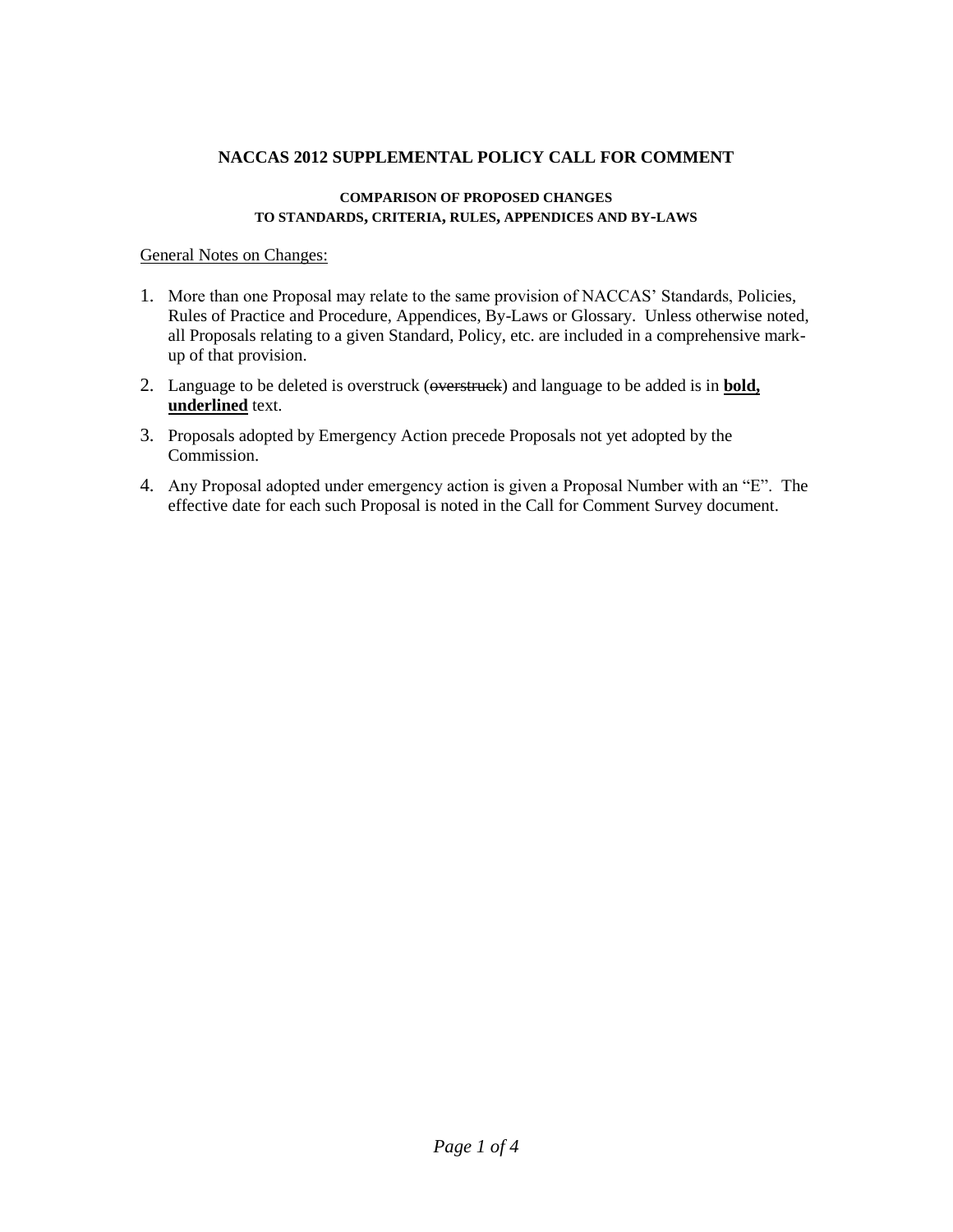## **NACCAS 2012 SUPPLEMENTAL POLICY CALL FOR COMMENT**

## **PROPOSAL 2012-SUPP-1E**

### **Proposal 2012-SUPP-1E:** The Commission proposes to amend Section 11.4 of NACCAS' Rules of Practice and Procedure to permit NACCAS' Executive Director to promptly notify the U.S. Department of education of the name of any accredited school which NACCAS has reason to believe is failing to meet its Title IV, HEA program responsibilities or is engaged in fraud or abuse. (The Proposal was adopted by the Commission under emergency action and became effective May 24, 2012. The Proposal is presented for comment as it remains subject to change by the Commission.)

**Rationale:** To conform to the requirements of 34 C.F.R. §602.27(a)(6). NACCAS has been advised by the U.S. Department of Education that the previous version of Section 11.4 did not permit the Commission to act with sufficient promptness to meet the requirements of this regulation.

### **PROPOSED REVISIONS**

### **Section 11.4 Notification to Government Entities**

\* \* \* \*

NACCAS**' Executive Director** shall inform the United States Department of Education of the name of any institution or program accredited by the agency with the Commission, upon review of the team report and response, interim visit report, complaint and response to complaint allegations or annual report information, **which NACCAS** has reason to believe is failing to meet its Title IV, HEA program responsibilities or is engaged in fraud or abuse and the reason for the Commission's **NACCAS'** concern.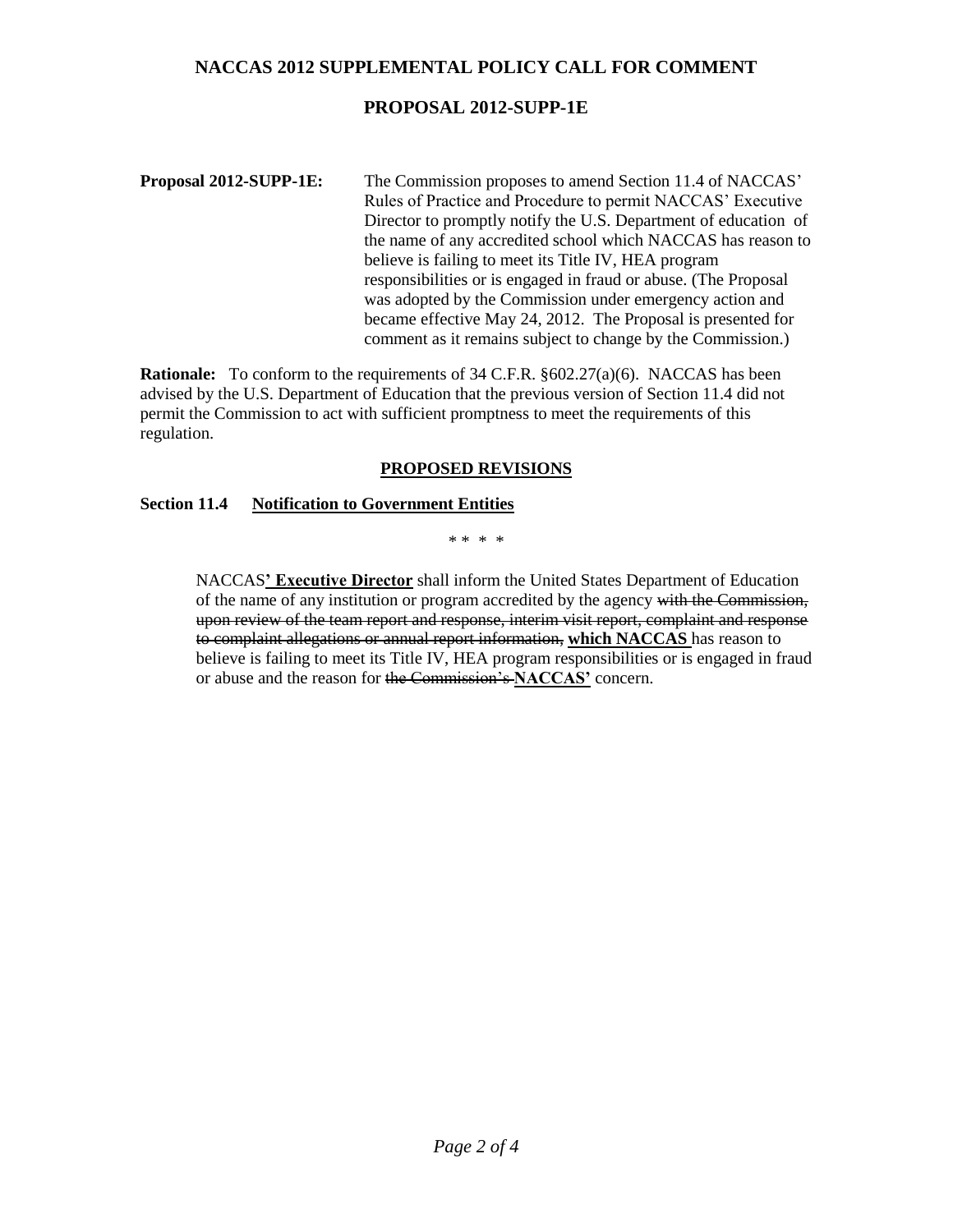# **NACCAS 2012 POLICY CALL FOR COMMENT**

## **PROPOSAL 2012-SUPP-1**

**Proposal 2012-SUPP-1:** The Commission proposes to amend Articles V and VII of NACCAS' By-Laws to provide that the Chair, Vice-Chairs, Secretary and Treasurer of the Commission shall be elected at the last Commission meeting of the year, and shall take office on the January 1 immediately following their election.

**Rationale:** Under the current By-Laws, new Officers do not assume their offices until the first face-to-face meeting of the Commission each year (typically, in February). If the prior holder of an Officer position is no longer on the Commission, that position is empty for several weeks. The Commission believes that seating its Officers effective January 1 will eliminate such transition problems.

## **PROPOSED REVISIONS**

## **ARTICLE V – MEETING**

### **SECTION I**

The annual meeting of the Commission shall be the first meeting of each calendar year at which Commissioners are physically present. Two-thirds of the Commission shall constitute a quorum at the Annual Meeting or any prescribed Commission meeting under *Section II* (below).

The agenda of the annual meeting of the Commission shall include the election of the new Chair and the Officers, receipt of the annual report of the immediate past Commission Chair, Officers and Committees, and the transaction of all other business. The date and place of the annual meeting shall be fixed by the Commission. Notice of such meeting, stating the date, place and time of the meeting, signed by the Secretary, shall be mailed to the last recorded address of each Commissioner at least thirty (30) days before the time appointed for the meeting.

### **ARTICLE VII – OFFICERS**

### **SECTION II**

The Chair, Vice-Chairs, Secretary and Treasurer shall be elected by the Commission from the members of the Commission, and will have served at least one year on the Commission by the time they take office. The officers shall serve a one-year term commencing **January 1 of the calendar year immediately following at the conclusion of** the meeting at which they are elected. Any officer may serve more than one term.

The election of officers shall be by secret written ballot of Commissioners physically present at the meeting at which the elections are held. **conducted by secret ballot of Commissioners in attendance at the meeting at which the elections are held. In the event that such meeting is by teleconference or other means by which Commissioners may attend without being physically present, the vote shall be conducted by a method (electronic or otherwise) that has been approved in advance of the meeting by vote of the Commission and that (1) permits the casting of secret ballots whose authenticity can be verified, (2) permits**